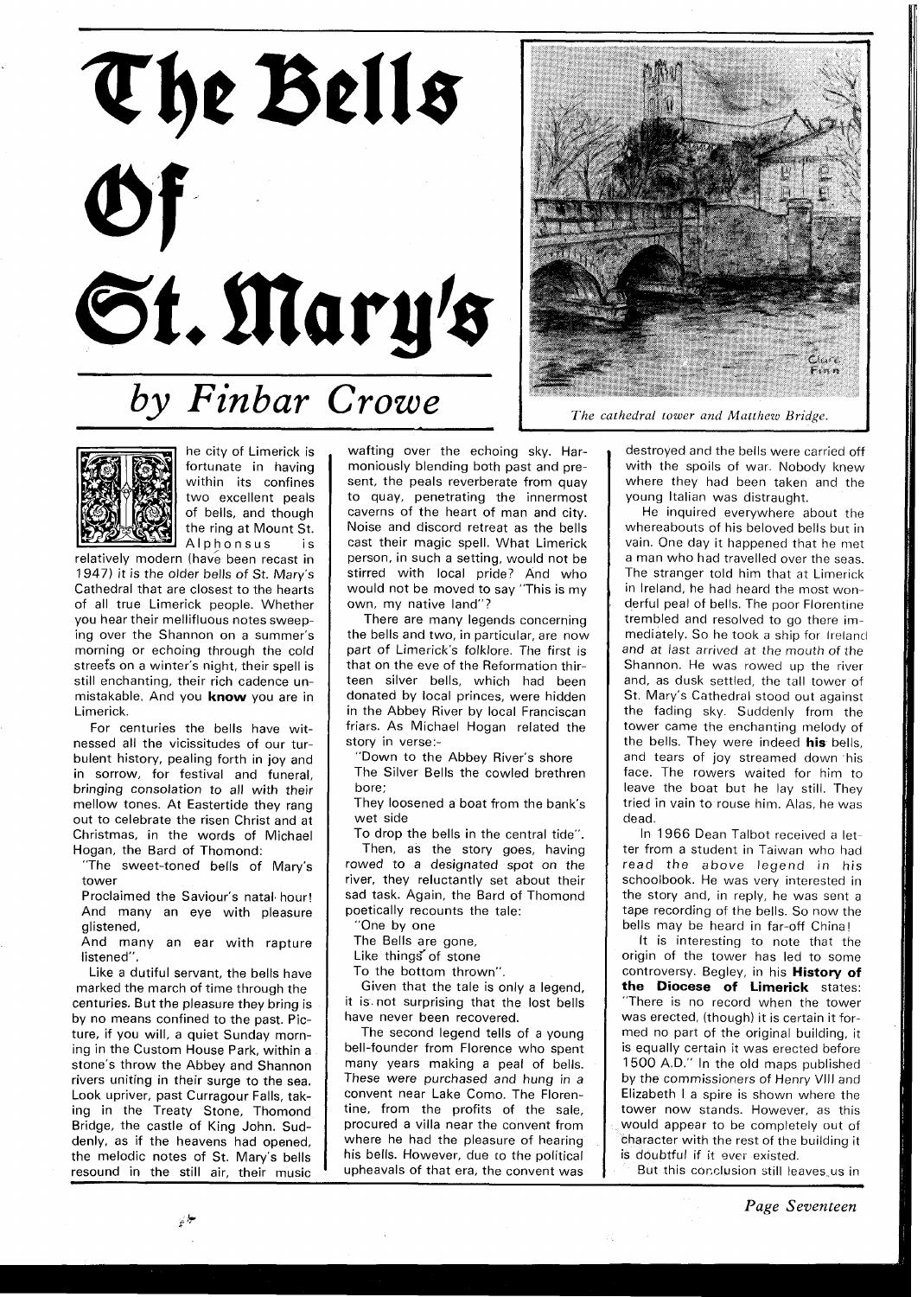a quandary. Some people maintain that the tower was added to the Cathedral in the 14th century to house (as we shall see later) the first peal of bells. Others maintain that it was built with the original structure in the 12th century. Indeed Wilkinson in his **Ancient Architecture of Ireland** is of the opinion that the tower was a portion of the original palace of Donal O'Brien (who financed the building of St. Mary's). Could it be that the present tower replaced an earlier one? The consideration of that vexed question must be left for another day.

The position of the tower on a pillared archway, directly over the entrance to the Cathedral and in the middle of the facade, would have been a novel and bold idea in the 12th century. In almbst all Saxon and early English churches the tower was located either to the right or left in the facade, thus leaving the building with an unsymmetrical appearance. Hence the idea of erecting two towers, one at either side, to introduce uniformity. (Where this has been done - St. Finbarr's Cathedral in Cork is a relatively modern example - it is often interesting to speculate as to which tower contains the bells).

However it would seem as if the architect of St. Mary's Cathedral contended that a tower need not rest on solid walls down to the foundations: that a well constructed arch possessed all the strength and durability of the thickest wall; and he boldly planned to place his in the centre of the facade. It is quite clear from all this that whether

or not the tower was erected with the Cathedral, it was envisaged in the plans that at some stage a tower would adorn the building.

The limestone tower, as it now stands, measures 120 feet from top to ground. The lrish stepped turrets that crown it would appear to have been added some time after its construction.

There is another interesting story concerning the tower during the sieges of 1690/91. As during Ireton's siege in 1651, the Cathedral itself came in for some heavy pounding from the besieging artillery, though it is said that Ginkle did not wish to destroy it, deeming it an ornament to the city. It served as a store in which most of the provisions of the Irish army were placed. More importantly, however, guns were directed from the high fortifications of the tower against the besieging armies. It is said in popular tradition that it was a gun fired by Burke, an expert artillerist, from the tower that almost killed William of Orange outside his tent in Singland in 1690.

The first reference to the Cathedral bells dates from the time of John Budston (or Buston), who was Bailiff of Limerick in 1401. He was a wealthy and prominet citizen and an ancestor of the famous Arthur family. A liberal benefactor of St. Mary's he financed the building of the chapel of St. James and St. Mary Magdalene, which now contains the original altar-stone of the Cathedral. (This slab is reputed to be one of the longest altar-stones in Ireland or Britain). Budston's daughter, Margaret, married Peter Arthur, and

their son left the following record:

"John Budston, whose bells sound in the shrine of the Virgin, made a gift to the church of 4 brass bells".

Dr. Arthur, in his manuscript also commemorates this gift with the following verse:

"Without morality all faith is vain John Buston teaches in this warning strain,

Who to the Church those powerful bells has given,

Do thou, departing, with him rest in  $\bigg/$ 

Thus it is contended by some that the tower was built around this period to house Budston's bells. It is doubtful if the bells were cast from brass, as this metal was rarely used for bell-casting. They were probably made of bronze.

The next reference to the bells in the Cathedral records is in the 17th century when William Yorke presented six bells to St. Mary's. Yorke, who was of Dutch origin, also financed the building of the Exchange in Nicholas Street. He was an alderman and became mayor of the city in 1673, 1674 and again in 1678, dying in office in April 1679. He was buried in the Cathedral and a memorial plaque on, one of the pillars bears the following inscription:

"This monument was erected by William Yorke, to the memory of his deceased Father, Alderman William Yorke, who lyes here interred; was thrice mayor, gave above four hundred pounds for building the Exchange and freely bestowed it on the Corporation; contributed to the bells and chymes, which were cast



I *The cathedral entrance, as drawn by James O'Halloran.* 

 $\frac{1}{2}$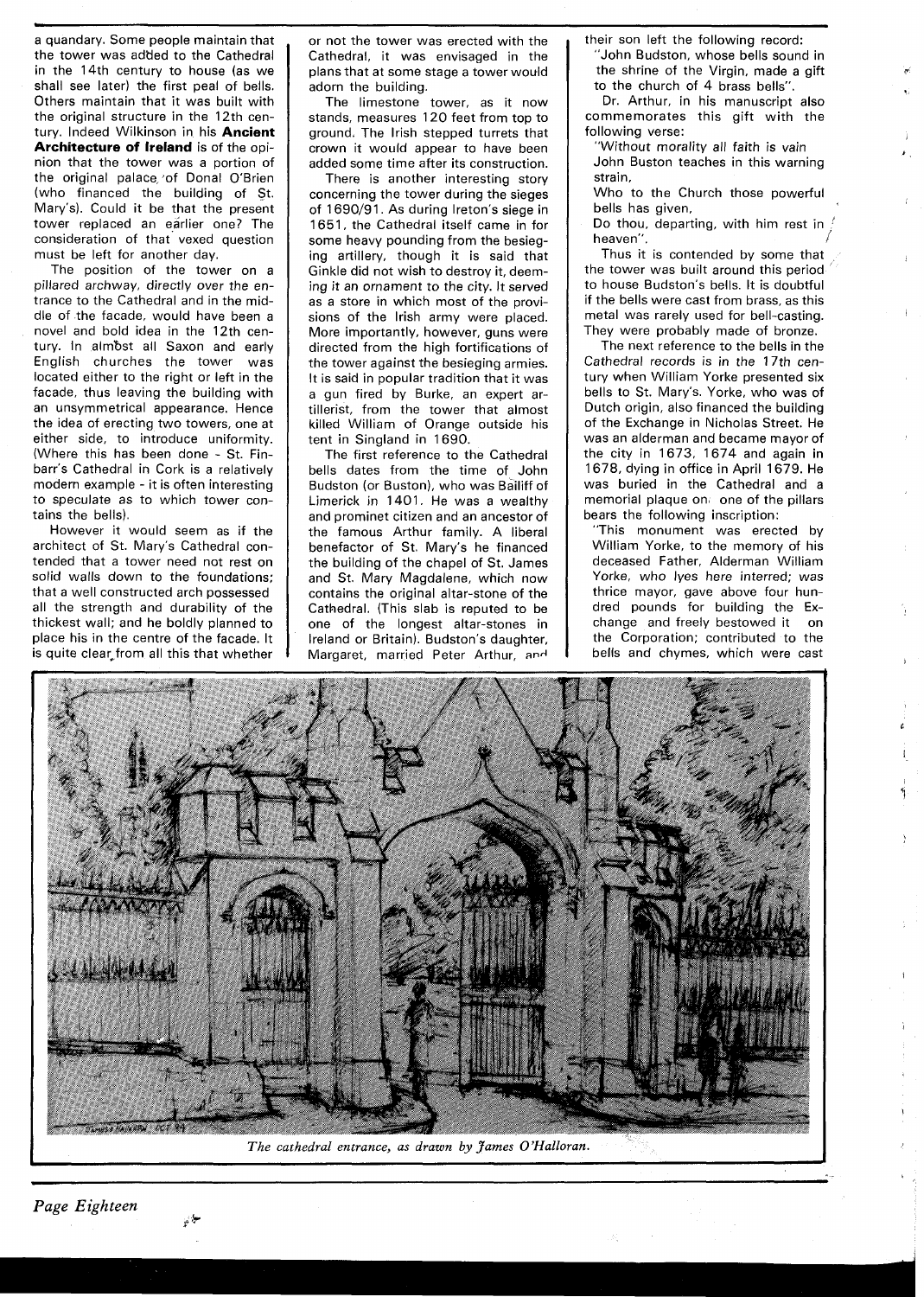

*A military band crossing Matthew Bridge with the Cathedral in the background c.1890.* 

and set up in his Mayoraltyes; was charitable to the poore, constant to his friend; died in the true Christian faith the last year of his Mayoralty April 1. 1679. Aetatis suae 42. leaving William, Roger, and Jane by Anna, thg daughter of Henry Hart Esq."

Yorke's bells were cast on site by the noted bell-founders, William and Roger Perdue, who came from Gloucestershire. (They also cast bells for St. Patrick's and Christ Church cathedrals in Dublin, St. Werbugh's Church, Dublin, St. Canice's Cathedral, Kilkenny, and St. David's Church, Naas). It is probable that Budston's bells were used in the casting of York's peal. Regrettably, William Perdue died while engaged in this work and was buried in the grounds of St. Mary's Cathedral. During his travels Dineley noted the following punning inscription to his memory when he visited the Cathedral in 1680:

"Here a bell-founder honest and true Until the Resurrection lies Perdue".

Unfortunately this epitaph has nowbeen worn away by time and clime.

The initials of William and Roger Perdue were inscribed on the third bell (until 1923, when it was recast) with these words in Latin:

"Vivat Rex et Floreat Grex Anno Domini 1673 W.P. R.P.".

Yorke's peal of six bells was first rung in March 1674 on the occasion of the proclamation of peace between the English and Dutch (England had been in an alliance with Louis XIV of France against the Dutch, under William of

Orange). News of this treaty was received with great jubiliation. The mayor and the members of the Corporation rode through the streets and the militia marched under arms. Great rejoicings followed in the city.

In 1703 two more bells were added to Yorke's peal by Tobias and Edward Covey, who are reputed to have been descendants of the Perdues. It is on record that the eight bells rang out in 1712 to welcome James, Duke of Ormonde, and Lord Lieutenant of Ireland, to Limerick.

Over the years the eight bells gave wonderful service similar to that inscribed on another old church bell:

"I ring to sermon with a lusty bome That all may come and none may stay at home".

In the late 19th century, however, the bells and frame fell into a state of disrepair. During this period the bells, which could not be swung, were sounded by means of an antiquated chiming apparatus, clappers being pulled against the sides of the motionless bells. As a result, the city was deprived of the full tone of the bells for up to 30 vėars.

However, a public subscription was initiated, and with the enthusiastic backing of the **Limerick Chronicle,**  sufficient funds were collected to restore the bells. After their enforced silence the famous bells pealed out once more on December 22nd, 1906, when a band of ringers from Mount St. Alphonsus were invited to visit the tower. They returned on Christmas Eve

to ring the bells at midnight. Meanwhile Joseph H. Wright, editor of the **Limerick Chronicle,** had instructed a new band of ringers at St. Mary's and this young and enthusiastic team pealed the bells on Christmas morning. thus resuming the fine tradition of bellringing in the Cathedral.

A formal ceremony took place after a special service on St. Stephen's Day when an invited band from St. Patrick's Cathedral, Dublin, led by the renowned campanologist, Gabriel Lindoff, rang **<sup>B</sup>** special peal of 1,906 changes for the occasion. In spite of the fact that a severe blizzard reigned outside the tower, a considerable number of citizens congregated near the Cathedral to hear once more the old. familiar sound.

In the following years additional work was deemed necessary, from time to time, to maintain the bells and frame. The fourth bell, which had become defective, was replaced in 1907 by a new bell, cast by John Taylor and Co., Loughborough, England, at the expense of Everard Hewson, of Castlehewson, Askeaton, Co. Limerick. Mr. Hewson, who loved the bells and generously contributed to their upkeep, also paid for the recasting of the eighth bell (tenor) in 1930. The name of William Yorke, the original donor, was preserved on this bell after recasting. The third bell (as already mentioned) was recast in 1923, again by Messrs. John Taylor and Co., at the expense of Sir Alec Shaw.

During the years 1937/38 very ex-